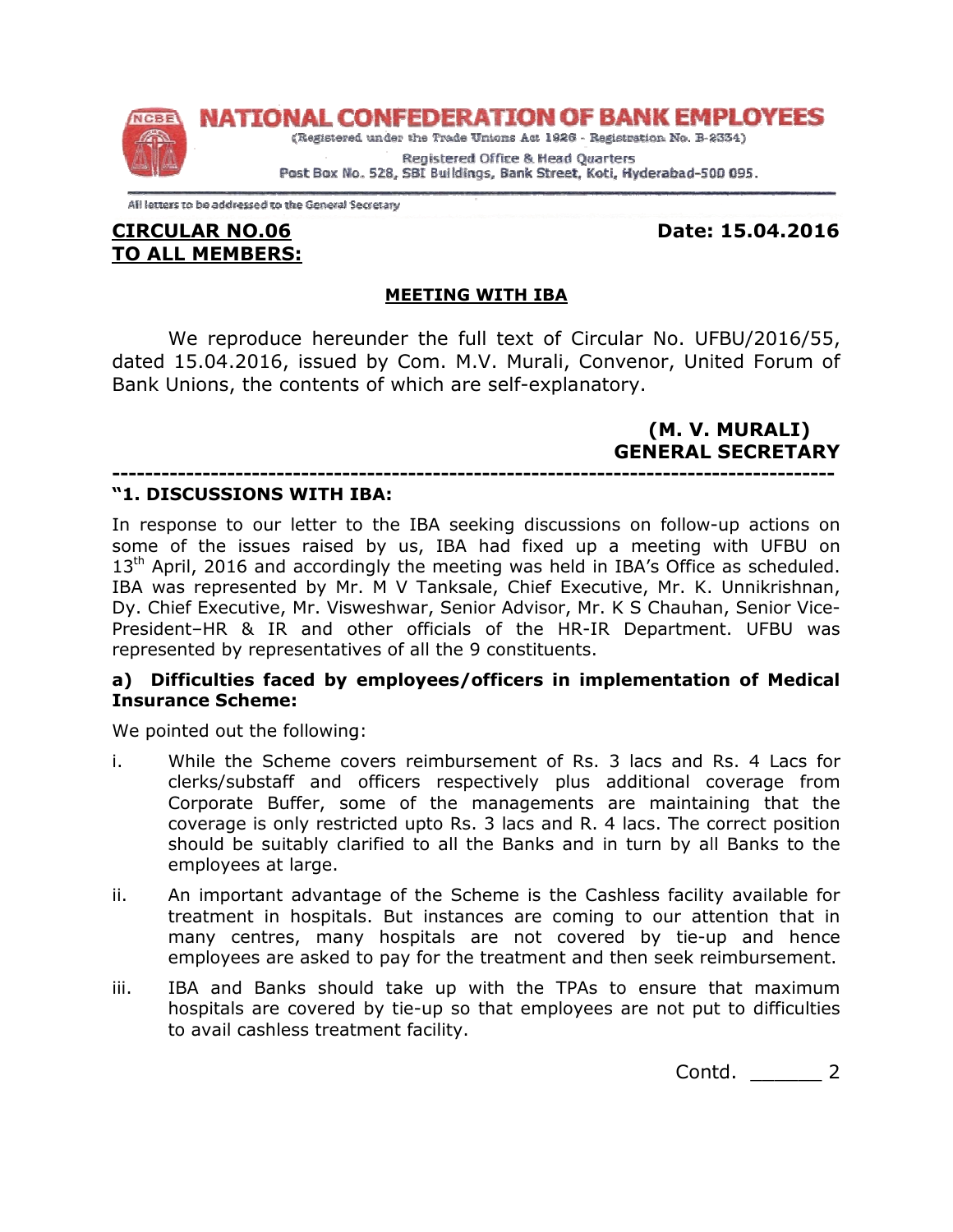- iv. The Settlement and the Scheme clearly provide that employees would submit the Bills to the Banks as in the past and the Bank should submit the Bills to the TPA to get the reimbursement. But some of the managements are asking the employees to submit the Bills directly to the TPA. This should be stopped and suitable instructions should be given.
- v. There are instances of death occurring during treatment in hospital and if it happens to be Sunday or holiday, the hospital/TPA do not come to the rescue and the family is facing problems in getting the body of the patient in time. Such things should not be allowed to happen.
- vi. Instances have also come to our attention where certain treatments like Dialysis, etc. are disallowed by the TPA though covered by the Scheme and the employees are forced to pay the cost to the hospital. Hence our scheme should be properly implemented by the TPAs and employees should not be put into such hardship.
- vii. In the case of Bills submitted to the Banks for domiciliary treatment, there are many complaints of undue delay by the TPAs and managements are not taking steps to liaise with them to expedite the claims. Special attention is required in this regard and necessary steps are to be taken.
- viii. Though Corporate Buffer facility is available for claims over Rs.3 lacs/ Rs.4 lacs, many Banks are yet to issue guidelines for utilisation/claims under the buffer limit. This defeats the very purpose of the facility. IBA should advice all the Banks to issue proper instructions on utilisation of the corporate buffer amount.

## ix. SCHEME FOR RETIREES TO COVER DOMICILIARY TREATMENT:

Though the Settlement and the Scheme provides for reimbursement of domiciliary treatment for the retirees, this has been denied by UIIC in violation of the scheme and IBA should ensure its implementation. Otherwise UFBU will be constrained to agitate on this issue.

### In response, IBA informed us as under:

- By and large, the Scheme is working well.
- 37 Banks are covered by the Scheme relating to serving employees
- 6,50,000 employees/officers are covered by the Scheme.
- Total premium of Rs. 379 crores has been paid for this year.
- During the current policy year i.e. from October, 2015, upto March, 2016, total of 1,02,603 claims for Rs. 168 crores have been settled and paid.
- So far 35 Banks have joined the scheme under retirees' policy
- **2.05 retirees are covered by the scheme now**
- Total premium of Rs. 123 crores has been paid
- Upto March, 2016, 7,069 claims for Rs. 45.50 crores have been paid.

On the problems brought to their attention as mentioned above, IBA informed that they will take up all these issues with the UIIC/TPAs and also with all the Banks to ensure smooth implementation of the Scheme.

Contd. 3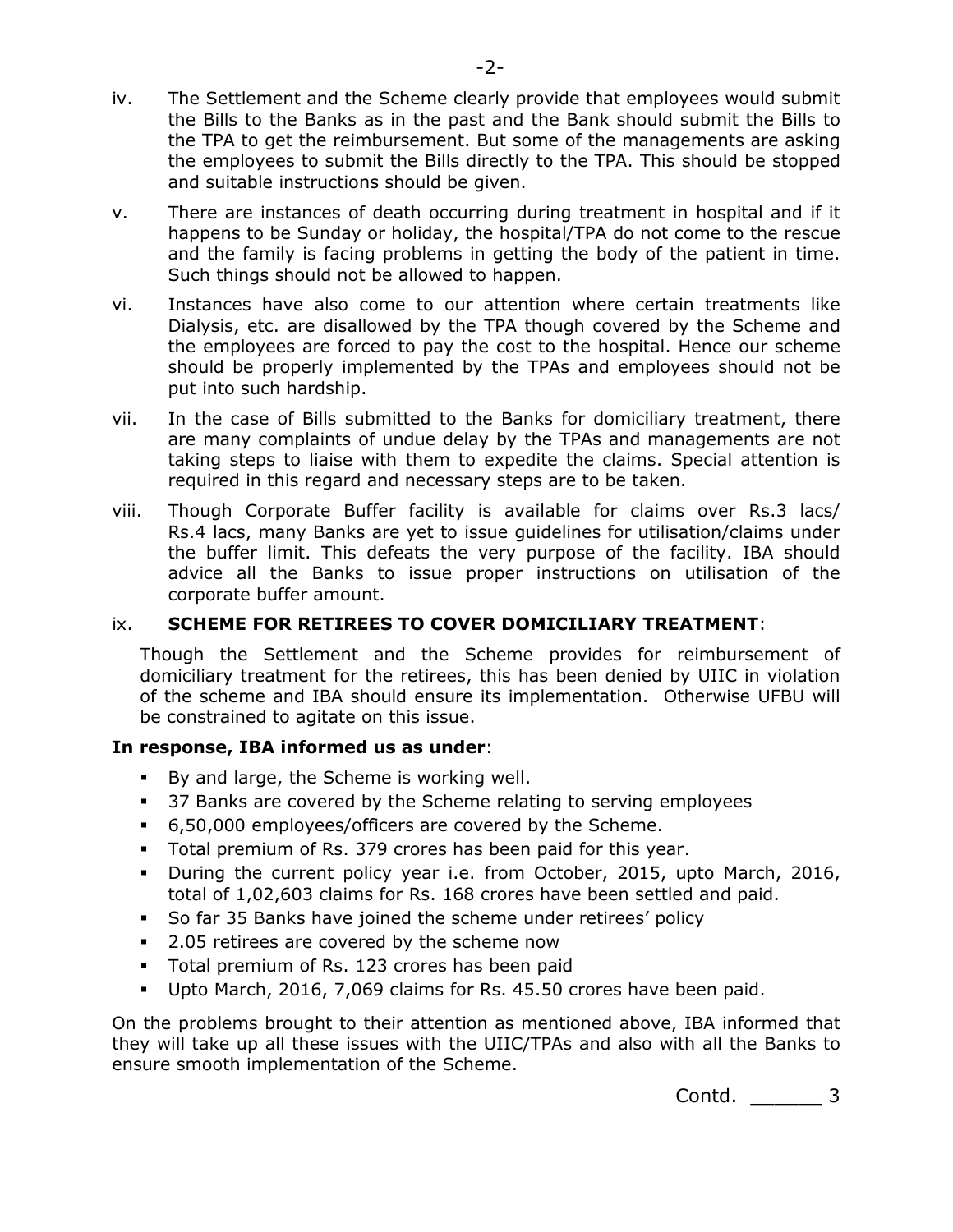Regarding coverage of domiciliary treatment under the scheme for the retirees, IBA informed us that they are fully seized of the issue and have taken up the matter with the top officials of UIIC and are awaiting a positive outcome and resolution of the issue.

## b) Next Wage Revision for employees/officers:

IBA informed that in view of the Government guidelines, they would take up this issue, after the Balance Sheets of the Banks for the year ended 31-3-2016 are finalised.

### c) Follow up of pension related issues as covered by Record Note dated 25-5-2015:

i. Revision in rate and quantum of Family Pension: IBA reiterated their standpoint that they are positively inclined to consider this demand by revising the rates and quantum of Family Pension.

IBA, however, pointed out that unless the exact additional outgo is worked out and additional corpus required for the same is ascertained based on actuarial calculations, it would not be possible for them to commit anything at this stage. It was further informed by them that the details have been called for from the Banks for this purpose.

We asked IBA to expedite the collection of the details so that the actuarial calculation exercise can be undertaken and expedited to take this issue forward.

ii. Periodical updation of Pension: We took up the demand of periodical updation/revision of pension along with every wage revision settlement. IBA informed that this was a major issue and huge additional corpus fund has to be provided for meeting this demand which is not feasible in the present circumstances when the financial conditions of the Banks are not good. We insisted that this issue cannot be left like this and a way has to be found out to resolve the matter amicably.

We suggested that pending the exercise of ascertaining the cost, some adhoc increase in existing pension of the retirees can be considered and requested IBA to examine the same. IBA replied that any revision in pension amount would have cost implications and hence cannot react on our suggestion without proper working out.

iii. Uniform DA formula for Pre-Nov. 2002 Retirees: To this demand, IBA informed us that firstly, the issue is subjudice to be discussed as court cases are involved in the mater and secondly, the cost impact is to be worked out and if at all any consideration can be given, it can only be on a prospective basis.

## 2. UFBU MEEETING:

Thereafter, UFBU meeting was held under the Presidentship of Com K K Nair, Chairman of UFBU.

Contd. \_\_\_\_\_\_ 4